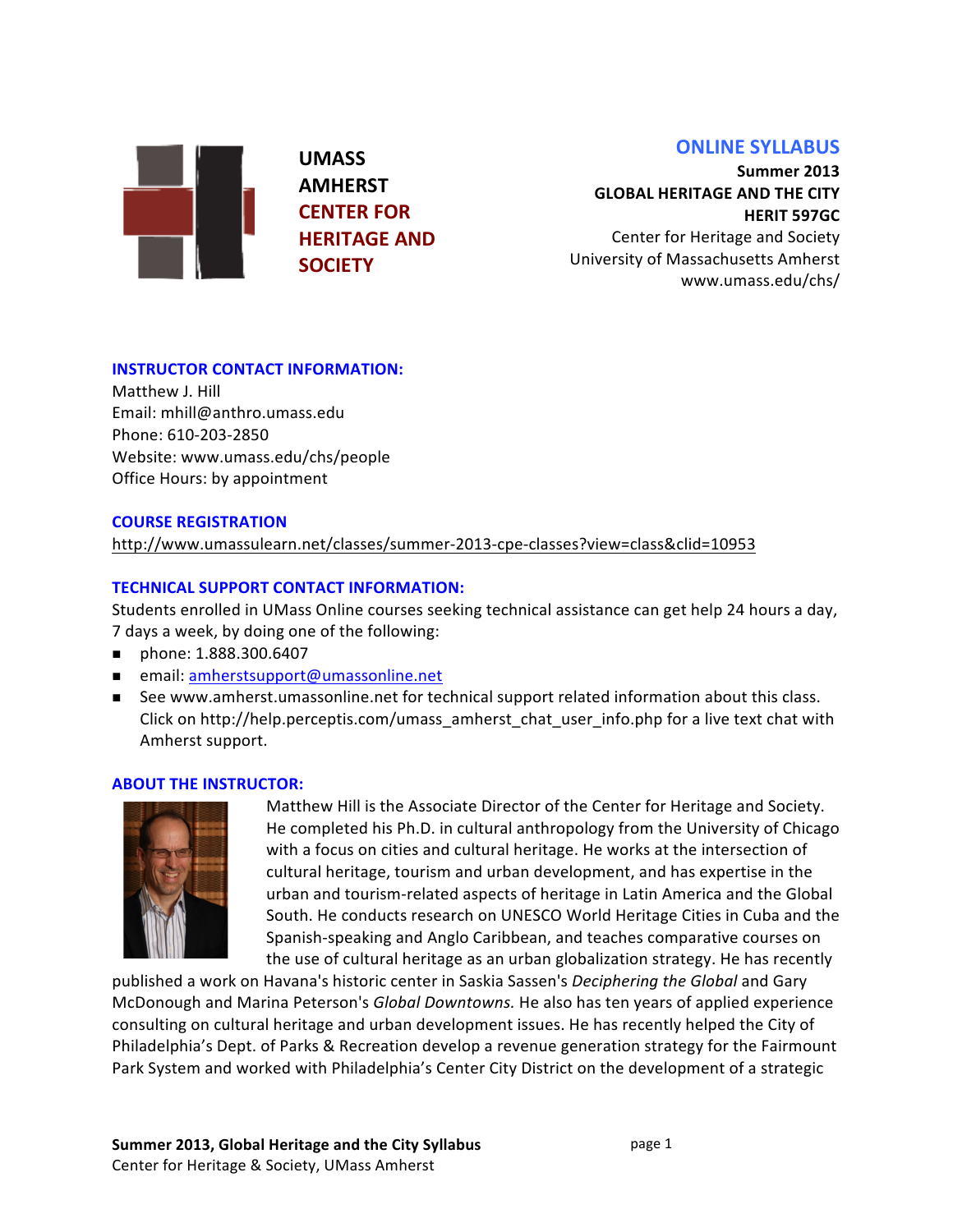plan. In addition to his role at UMass, he is a Senior Research Consultant at the Fels Institute of Government at the University of Pennsylvania.

### **COURSE TAS**

Jill Bierly and Honora Sullivan-Chin, email: Through Blackboard Learn. Office hours: By appointment.

### **COURSE DESCRIPTION:**

Currently over 230 inhabited cities around the world are listed as UNESCO World Heritage Sites. In contrast to uninhabited, museum-like heritage sites such as Colonial Williamsburg, the development of World Heritage sites situated in complex, heterogeneous urban spaces presents unique challenges for academics and practitioners. Such sites are arguably more dynamic, cosmopolitan, and involve a broader range of social actors operating at multiple institutional scales than natural or cultural heritage sites. Moreover, the introduction of a range of public and private partnerships in the context of a diverse array of neoliberal projects (characterized by open borders, free trade, and private investment) around the globe has only intensified the variety of urban heritage processes, calling for their theorization and applied engagement.

This online seminar will develop the basic themes, concepts and case studies required to theorize, analyze and practically engage with global, national, regional and local urban heritage sites in comparative perspective. UNESCO's recently passed Historic Urban Landscape recommendations will form an important backdrop to the course. In addition to providing an introduction to the field of urban heritage studies, the course will address several important topics, including UNESCO's Historic Urban Landscape construct, urban heritage tourism, rediscoveries of local forms of modern heritage, grassroots and living forms of heritage, and contested urban heritage and heritage values. In addressing these themes, the course will seek to answer several important questions: What if anything is unique about urban heritage sites? Why are certain forms of urban heritage neglected or overlooked? What are best practices for sustainably developing historic centers and urban heritage landscapes?

The course will also have an applied component. Students will select a particular community as the basis for a course project, which will entail developing an urban conservation plan. Weekly readings and applied assignments will guide students in discussion and applied work that will lead to the development of this plan for a final project.

### **COURSE OBJECTIVES:**

Upon completion of this course, students are expected to be able to:

- **. Develop a clear understanding of UNESCO's Historic Urban Landscape construct**
- Analyze the range of urban conservation tools available in a neighborhood or historic landscape.
- **If Identify the diverse range of heritage values and neglected forms of heritage that exist in urban** sites.
- Move beyond notions of heritage as innate material product to a dynamic process and instrument of cultural power.
- **If Identify the benefits and limitations of heritage tourism as an urban development strategy**
- **.** Design an effective, urban conservation plan based on the range of heritage values and tools that exist in a particular community or site.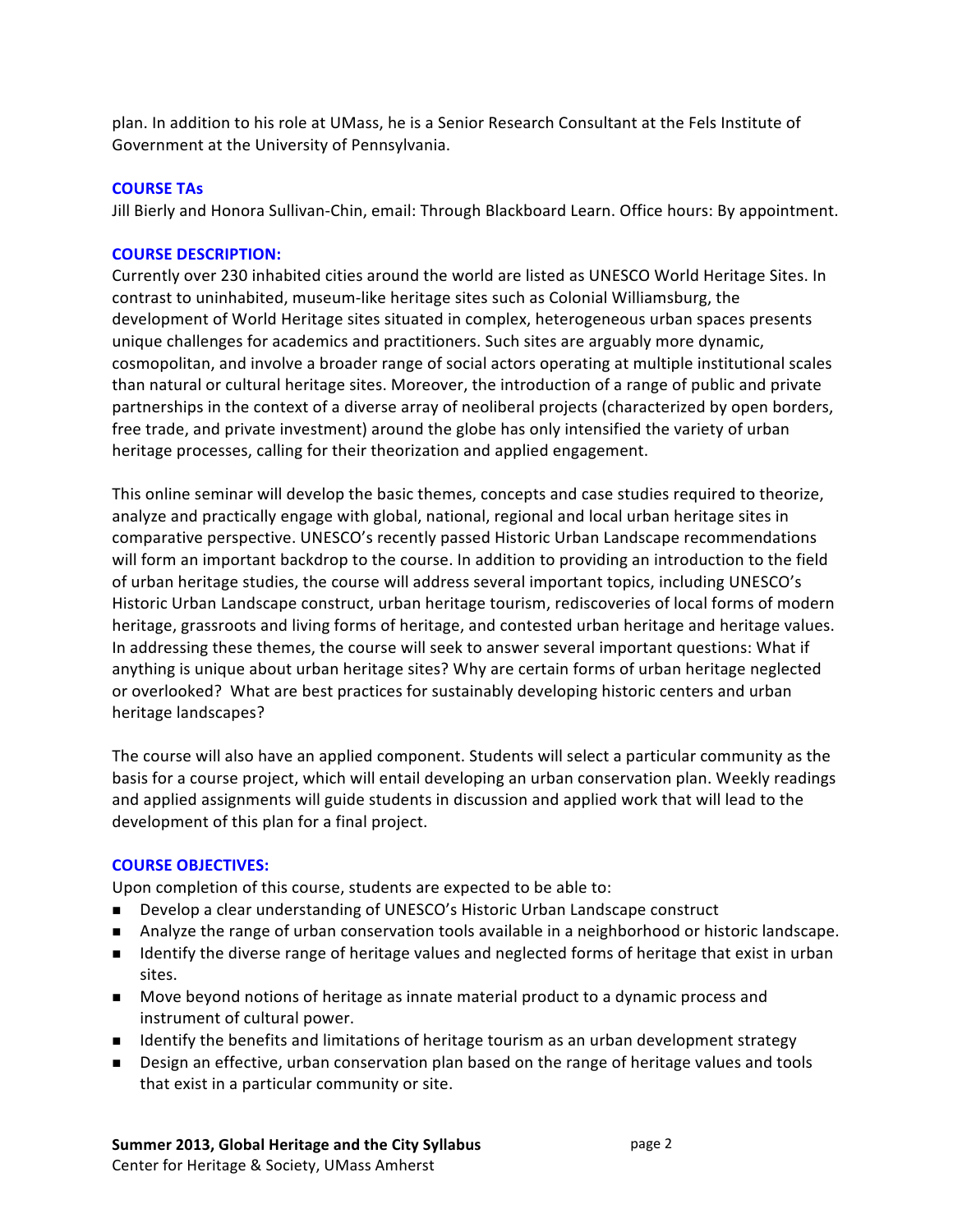### **REQUIRED TEXTS:**

All required and recommended readings will be available on the course Blackboard website. **HOW TO CHOOSE A CASE STUDY COMMUNITY:** 

This is a practical course that enables you to understand and apply the tools associated with the Historic Urban Landscape construct in a real community. One of the outcomes of this course is to create a hypothetical urban conservation plan for a case study community of your own choosing.

**Option #1: Choose Your Own Community:** If you live or are currently working in a town, city, or neighborhood with historic resources, you can use your own or a nearby community as your case study. Please consult the instructor if you have questions about your choice. In a rural setting, it can be a site with historical significance (e.g. a former plantation, battlefield, etc.). In a large city, it may be a historic neighborhood or quarter.

**Option #2: Choose Another Community With Which You Are Familiar: If you are a heritage** professional, consultant or public sector employee, you can choose a site that you are professionally engaged with. Graduate students may want to choose a field site selected for the doctoral research.

### **ASSIGNMENTS:**

You will typically be asked to complete two assignments each week, a discussion of the assigned readings, and an applied assignment where you will document different aspects of your case study community in an online journal. Generally, you will be required to do the following each week:

- **1.** Weekly Discussion Topics, in which you respond to questions about the lecture and readings on a discussion board, and comment on your fellow students' posts.
- **2.** Weekly Applied Projects, in which you document different aspects of a community or site in an online journal. The weekly fieldwork projects will be related to the readings and discussions.
- **3.** A Feedback Area, in which you are asked to offer feedback on at least two applied project posts of fellow classmates.

| Week#              | <b>Lecture Topic</b>  | <b>Begin Readings</b> | <b>Journal Assignment</b> | <b>Begin Journal</b> |
|--------------------|-----------------------|-----------------------|---------------------------|----------------------|
|                    |                       | Discussion by         | Due Date                  | Feedback by          |
| Week 1:            | The Field of Heritage | Wed., June 19, noon   | Sun., June 23 at          | Mon., June 24 at     |
| June 17-23         | <b>Studies</b>        | <b>EST</b>            | noon EST                  | noon EST             |
| Week 2:            | The Historic Urban    | Wed., June 26, noon   | Sun., June 30 at          | Mon., July 1 at noon |
| June 24-30         | Landscape             | <b>EST</b>            | noon EST                  | <b>EST</b>           |
| July 1-7: No Class |                       |                       |                           |                      |
|                    |                       |                       |                           |                      |
| Week 3:            | Urban Heritage        | Wed., July 10, noon   | Sun., July 14 at noon     | Mon., July 15 at     |
| <b>July 8-14</b>   | Tourism               | <b>EST</b>            | <b>EST</b>                | noon EST             |
| Week 4:            | Local Modernities &   | Wed., July 17, noon   | Sun., July 21 at noon     | Mon., July 22 at     |
| July 15-21         | <b>Nostalgias</b>     | <b>EST</b>            | <b>EST</b>                | noon EST             |
| Week 5:            | Heritage as Living    | Wed., July 24, noon   | Sun., July 28 at noon     | Mon., July 29 at     |
| July 22-28         | <b>Tradition</b>      | <b>EST</b>            | <b>EST</b>                | noon EST             |
| Week 6:            | Contested Urban       | Wed., July 31, noon   | Sun., June 22 at          | Mon., Aug. 4 at      |
| July 29-Aug. 4     | Heritage              | <b>EST</b>            | noon EST                  | noon EST             |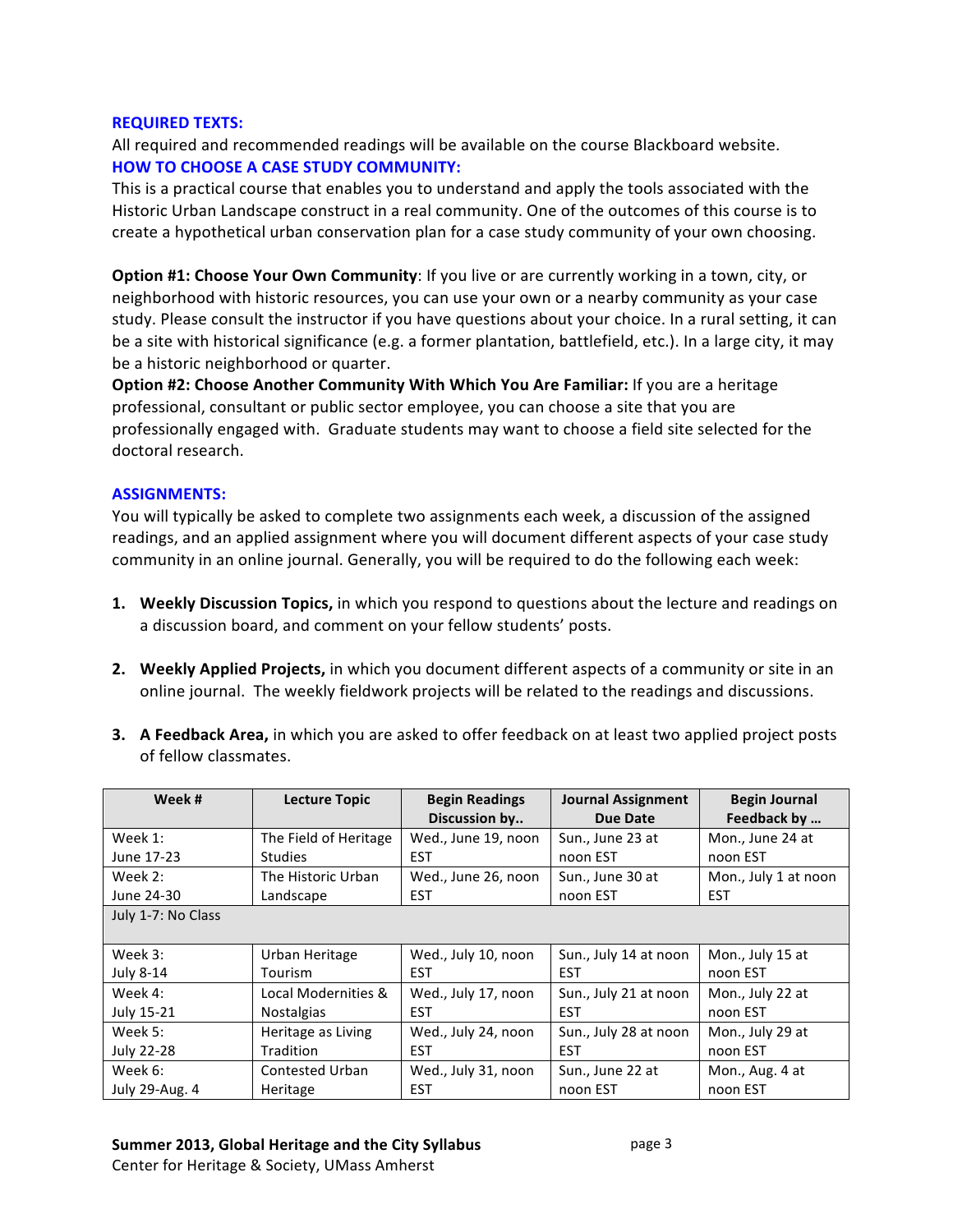## **GRADING:&**

The final grade will be based on the following four items:

#### 1. Participation in Weekly Discussions: 40% of overall grade

You will be graded each week based on your responses to questions on the weekly readings posted by the instructor, and comments on your fellow student posts. These discussions will be graded using the following criteria:

|                    | Doesn't meet<br>expectation | <b>Meet expectations</b> | <b>High quality</b>          |
|--------------------|-----------------------------|--------------------------|------------------------------|
| Original           | 0 (0%): Missing or          | 1.5 (37.5%): Thoughtful  | 3 (75%): High quality, cites |
| post               | superficial response        | original post            | reading.                     |
| <b>Response to</b> | $0(0\%)$ : Missing or       | .5 (12.5%): Thoughtful   | $1(25%)$ : Thorough          |
| <b>Classmates</b>  | superficial response        | response to classmates   | response to classmates       |

### 2. Weekly Applied Project Journal Posts: 40% of overall grade.

You will be graded on the quality of your weekly applied projects, and feedback on the projects of your fellow students. Projects will involve documenting some aspect of your selected community related to the weekly readings in a written online journal. Examples include identifying the urban conservation organizations and tools, or the tourism activities or potential at your particular site. You will accompany your written descriptions with links to short videos and personal narration of your urban heritage site using a simple video sharing tool from Twitter called Vine (https://blog.twitter.com/2013/vine-new-way-share-video). Applied projects will be graded using the following criteria:

|                    | Doesn't meet<br>expectation               | <b>Meet expectations</b>                         | <b>High quality</b>                                   |
|--------------------|-------------------------------------------|--------------------------------------------------|-------------------------------------------------------|
| Original<br>post   | 0 (0%): Missing or<br>superficial project | 1.5 (37.5%): Thoughtful<br>original project post | 3 (75%): High quality post<br>related to the readings |
| <b>Response to</b> | 0 (0%): Missing or                        | .5 (12.5%): Thoughtful                           | 1 (25%): Thorough                                     |
| <b>Classmates</b>  | superficial response                      | response to classmates                           | response to classmates                                |

### 3. **Final Class Project: 20% of overall grade**

Your final project will entail preparing a final paper that consists of an urban conservation plan for your urban heritage site. The will consist of a compiling and synthesizing your 2-page written assignments from your weekly applied projects into a final paper that will be accompanied by links to video content on Vine.

### **GRADING SCALE:**

The course will use the following grading scale:  $A = 93-100$ ;  $A = 90-92$ ;  $B = 87-89$ ;  $B = 83-86$ ;  $B = 83$ 82-80; C + = 77-79; C = 73-76; C- = 70-72; D + = 67-69; D = 60-66; F = 59 and below

#### **ACADEMIC HONESTY:**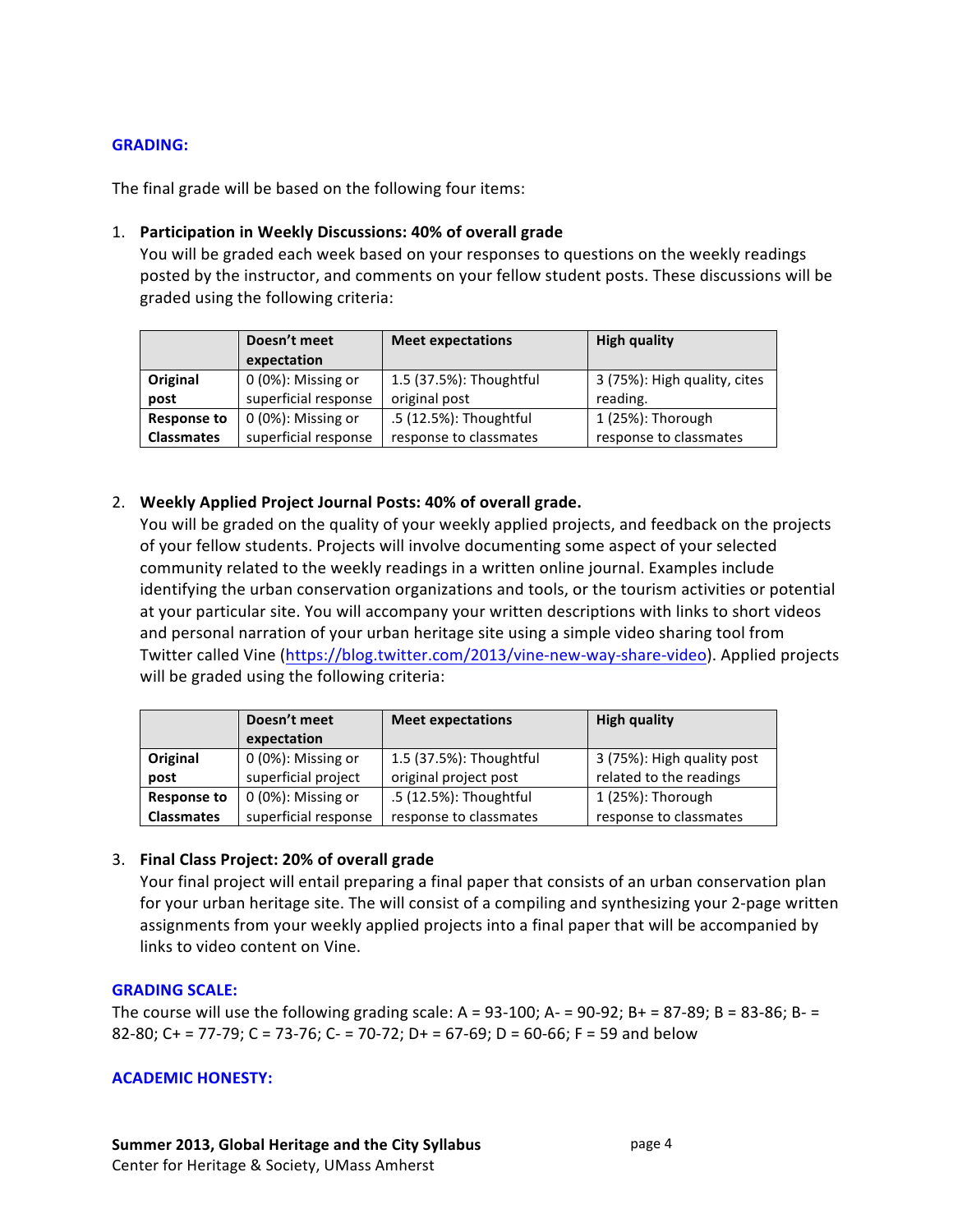It is your responsibility to familiarize yourself with the University's Academic Honesty Policy: : www.umass.edu/dean\_students/codeofconduct/acadhonesty.

Since the integrity of the academic enterprise requires honesty in scholarship and research, academic honesty is required of all students at the University of Massachusetts Amherst.

### **CLASS PARTICIPATION**

Regular and active participation is an essential, unmistakably important aspect of this online course. I expect students will log on a minimum of three times every seven days. It is critical that you read all of the lecture and assignment materials as well as all of the public discussion materials. Your full participation ON A WEEKLY BASIS is not only a requirement, it is an essential aspect of the online course process. All students are expected to do the work assigned, notify the instructor when emergencies arise, and make up missing assignments no later than four days after they are due.

### **STATEMENT ON DISABILITIES:**

The University is committed to providing reasonable and appropriate accommodations to otherwise qualified individuals with documented disabilities. The provisions of Section 504 of the Rehabilitation Act of 1973 and the Americans with Disabilities Act of 1990 maintain that no qualified individual with a disability shall solely on the basis of their disability, be excluded from participation in, be denied benefits of, or otherwise be subjected to discrimination under any program or activity in higher education.

### **ONLINE RESOURCES:**

An extensive list of online heritage resources are available on the UMass Amherst Center for Heritage and Society webpage: http://www.umass.edu/chs/resources/index.html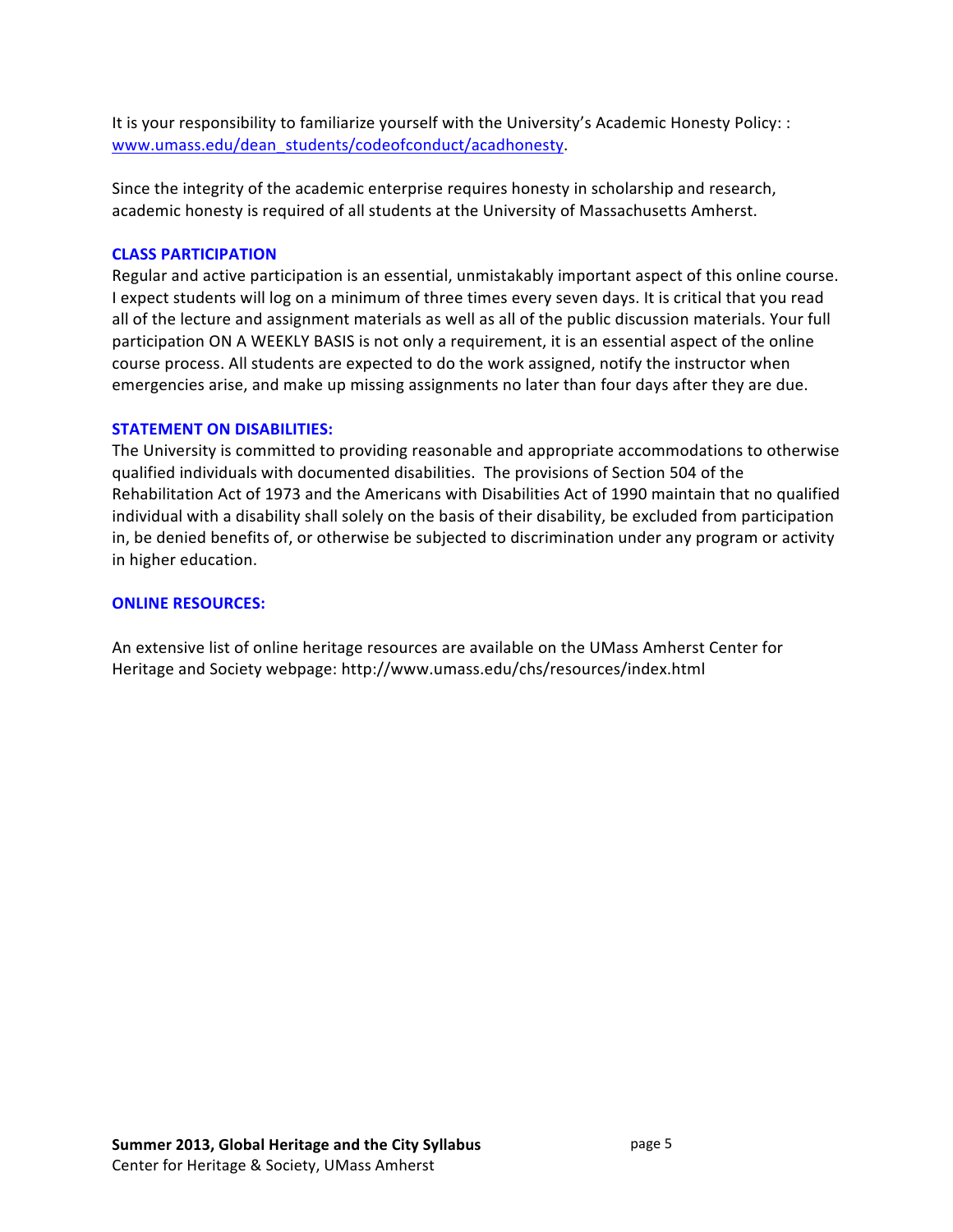## **COURSE SCHEDULE:**

# **Week 1 (June 17-23): Mapping the Field of Heritage Studies**

# **Topics:&**

- Course aims and outcomes
- Discussion of case study projects
- The origins of heritage studies in the rise of the  $19<sup>th</sup>$  century public sphere and industrialization
- Normative heritage and nationalist ideology
- Heritage as a *process* (i.e. a verb rather than an object) and means of gaining cultural power
- Heritage as a 'value-added' industry

# **Readings:&**

- Sørensen, Marie Louise Stig, and John Carman, eds. Heritage Studies: Methods and Approaches. 1st ed. Routledge, 2009, Ch. 1: Introduction; Ch. 2: Heritage Studies: An Outline. (Students must rent a digital copy of this volume on Amazon.com).
- Kohl, Philip L. "Nationalism and Archaeology: On the Constructions of Nations and the Reconstructions of the Remote Past." Annual review of anthropology, (1998): 223-246.
- Pretes, Michael. "Tourism and Nationalism." Annals of Tourism Research 30, no. 1 (2003): 125-142.

# **Assignments:**

- Part A: Discussion thread: Respond to discussion questions for weekly readings and lecture
- Part B: Photo Journal: Decide on the community that you will document for your course project, and document the historic resources that you consider important to the heritage of this community.

# Week 2 (June 24-30): The Historic Urban Landscape

Topics:

- History of urban conservation charters
- The Historic Urban Landscape approach
- The shifting context of urban heritage management
- New tools for urban heritage management

## Readings:

- Bandarin, Francesco, and Ron Van Oers. The Historic Urban Landscape: Managing Heritage in an Urban Century: Wiley-Blackwell, 2012. Ch. 2: Urban Conservation as International Public Policy; Ch. 3: The Changing Context of Urban Heritage Management; Ch. 5: Expanding the Toolkit for Management of the Urban Environment.
- Araoz, Gustavo. 2011. Preserving Heritage Places Under a New Paradigm. *Journal of Cultural Heritage Management and Sustainable Development.* 1(1): 55-60.

## Assignments:

- Part A: Discussion thread: Respond to discussion questions for weekly readings and lecture
- Part B: Photo Journal: Document the range of actors and urban conservation tools that exist in your case study site.

## Summer 2013, Global Heritage and the City Syllabus

Center for Heritage & Society, UMass Amherst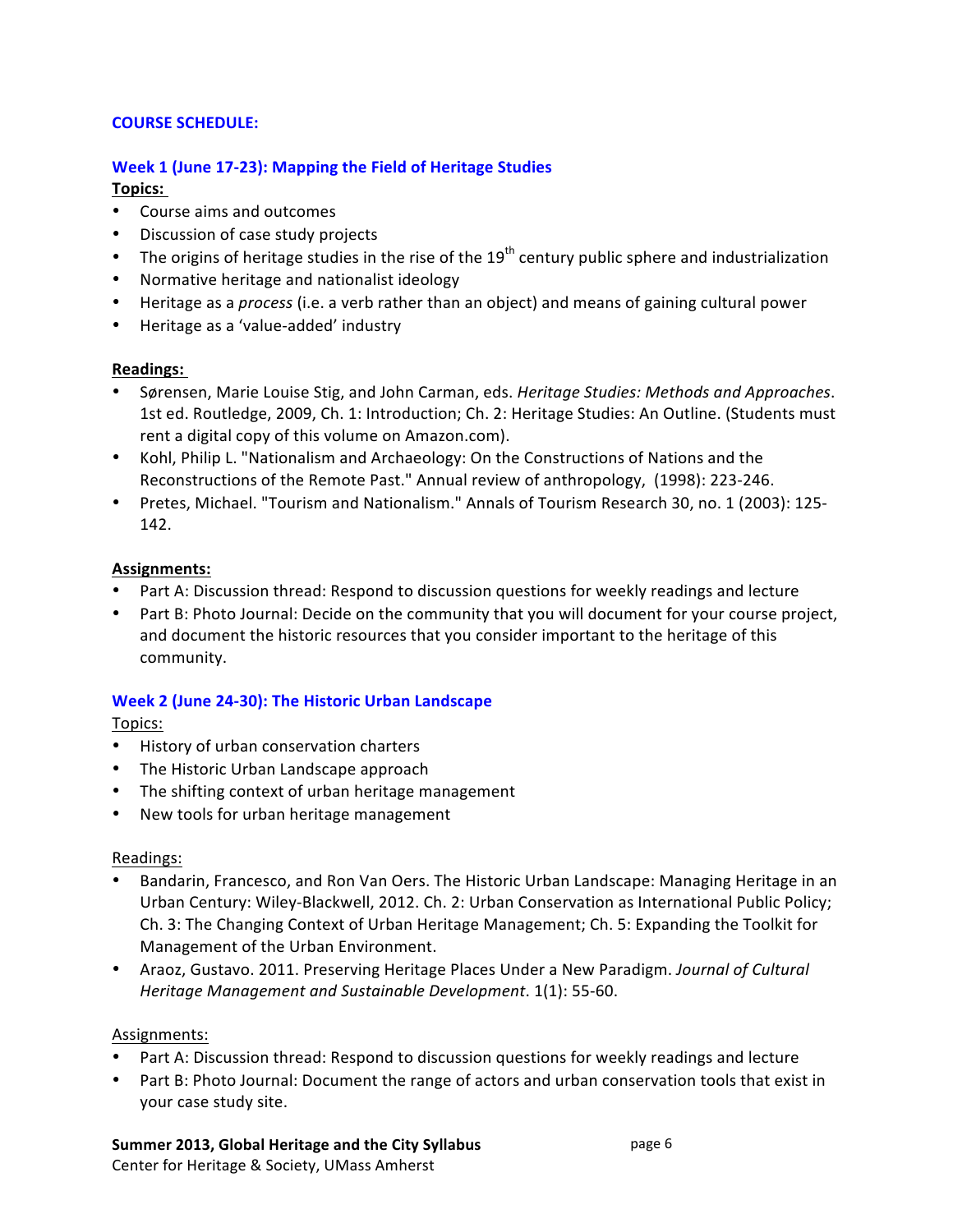# **July&1c7:&No&Class:&July&4th Holiday**

# Week 3 (July 8-14): Urban Heritage Tourism and Sustainable Development Topics:

- Local heritage hijacked by global consumption or imagination
- Commodification of local heritage to create tourist destinations
- Questions of authenticity and historical inaccuracy
- Heritage as a "value added" industry

# Readings:

- Dearborn, Lynne Marie, and John Charles Stallmeyer. "Re-Visiting Luang Prabang: Transformations under the Influence of World Heritage Designation." Journal of Tourism and Cultural Change 7, no. 4 (2009): 247-269.
- Staiff, Russell, and Robin Bushell. "Mobility and Modernity in Luang Prabang, Laos: Re-Thinking Heritage and Tourism." International Journal of Heritage Studies 19, no. 1 (2013): 98-113.
- Kirshenblatt-Gimblett, Barbara. "Intangible Heritage as Metacultural Production." Museum *International* 56, no. 1–2 (2004): 52–65.
- Graham, Brian, G. J. Ashworth, and J. E. Tunbridge. 2000. A Geography of Heritage: Power, Culture and Economy. A Hodder Arnold Publication. Ch. 9: Heritage and scale II: the local.

# Assignments:

- Part A: Discussion thread: Respond to discussion questions for weekly readings and lecture.
- Part B: Photo Journal: Document heritage tourism sites that currently exist and/or that could potentially exist in the future.

# **Week 4 (July 15-21): Local Modernities and Forms of Nostalgia**

Topics:

- Local heritage hijacked by global consumption or imagination
- Commodification of local heritage to create tourist destinations
- Questions of authenticity and historical inaccuracy
- Heritage as a "value added" industry

# Readings:

- Jacobs, Jessica. "Re-Branding the Levant: Contested Heritage and Colonial Modernities in Amman and Damascus." Journal of Tourism and Cultural Change 8, no. 4 (2010): 316-326.
- Daher, Rami Farouk. "Amman: Disguised Genealogy and Recent Urban Restructuring and Neoliberal Threats." In The Evolving Arab City: Tradition, Modernity, and Urban Development, edited by Yassar Elsheshtawy, 37-68. New York: Routledge, 2008.
- De Cesari, Chiara. "Creative Heritage: Palestinian Heritage NGOs and Defiant Arts of Government." American Anthropologist 112, no. 4 (2010): 625-637.

## Assignments:

- Part A: Discussion thread: Respond to discussion questions for weekly readings and lecture.
- Part B: Photo Journal: Document modern or vernacular elements of the built environment that have been neglected because they don't count as heritage.

## Summer 2013, Global Heritage and the City Syllabus

Center for Heritage & Society, UMass Amherst